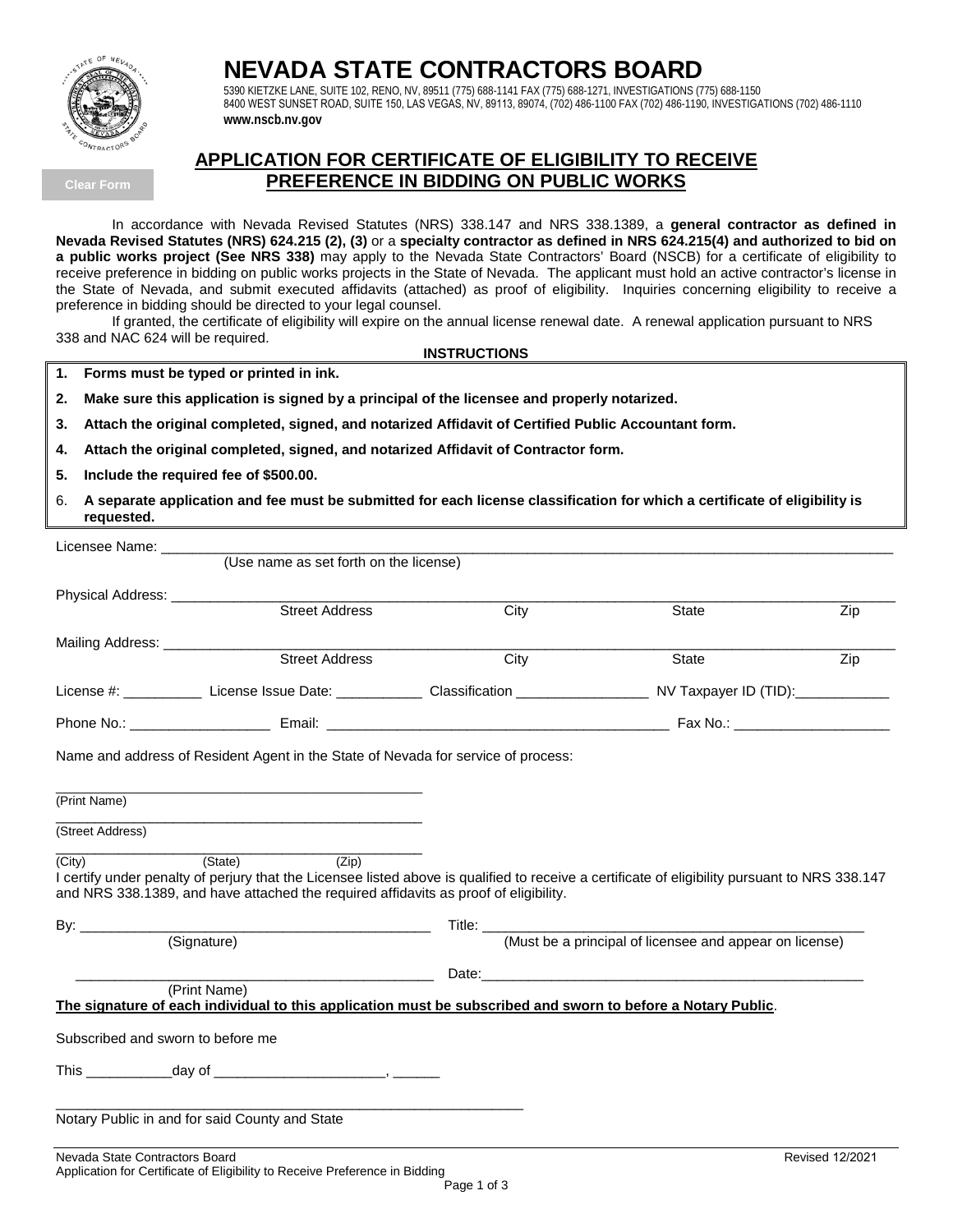

# **NEVADA STATE CONTRACTORS BOARD**

5390 KIETZKE LANE, SUITE 102, RENO, NEVADA, 89511 (775) 688-1141 FAX (775) 688-1271, INVESTIGATIONS (775) 688-1150 2310 CORPORATE CIRCLE, SUITE 200, HENDERSON, NEVADA, 89074, (702) 486-1100 FAX (702) 486-1190, INVESTIGATIONS (702) 486-1110

## **AFFIDAVIT OF CONTRACTOR SUBMITTED AS PROOF OF COMPLIANCE WITH THE PROVISIONS OF NRS 338.147 AND NRS 338.1389**

**I**, **(must be a principal whose name appears on license)**\_\_\_\_\_\_\_\_\_\_\_\_\_\_\_\_\_\_\_\_\_\_\_\_\_\_\_\_\_\_\_\_\_\_\_\_\_\_\_\_\_\_\_\_\_\_\_, ("**Affiant"), do hereby swear under penalty of perjury that the general contractor as defined in Nevada Revised Statutes 624.215 (a) or (b) or the specialty contractor as defined in Nevada Revised Statutes 624.215(4) and authorized to bid on a public works project by meeting the criteria defined in NRS 338, identified below is eligible to receive a preference in bidding on public work projects in accordance with the provisions of NRS 338.147 and NRS 338.1389 and NAC 624. The assertions of this affidavit are true.**

The Affiant is a principal of \_\_\_\_\_\_\_\_\_\_\_\_\_\_\_\_\_\_\_\_\_\_\_\_\_\_\_\_\_\_\_\_\_\_\_\_\_\_\_\_\_\_\_\_\_\_\_, (herein the "contractor") a licensed contractor in

the State of Nevada, License Number: \_\_\_\_\_\_\_\_\_\_\_\_\_\_\_\_\_\_\_\_ Issued on (date license was originally issued): \_\_\_\_\_\_\_\_\_\_\_\_\_\_\_\_\_

Monetary License Limit: \_\_\_\_\_\_\_\_\_\_\_\_\_\_\_\_\_\_\_ Classification Type:\_\_\_\_\_\_\_\_\_\_\_\_\_\_\_\_\_\_\_\_\_ License Status: \_\_\_\_\_\_\_\_\_\_\_\_\_\_\_\_

NV Taxpayer ID (TID): **We have all the UV** 

The Affiant certifies as true and correct the contractor referenced above has, while licensed as a contractor in this state: (a) Paid directly, on his own behalf:

- 1. The sales and use taxes imposed pursuant to Chapters 372, 374 and 377 of the Nevada Revised Statutes, on materials used for construction in the State of Nevada, including without limitation, construction that is undertaken or carried out on land within the boundaries of this state, that is managed by the Federal government or is on an Indian reservation or Indian colony, of not less than \$5,000 for each consecutive 12-month period for 60 months immediately preceding the submission of this affidavit;
- 2. Paid the governmental services tax imposed pursuant to Chapter 371 of the Nevada Revised Statutes, on the vehicles used in the operation of his business in the State of Nevada of not less than \$5,000 for each consecutive 12-month period for 60 months immediately preceding the submission of this affidavit; or
- 3. Paid any combination of such sales and use taxes and governmental services tax; or,
- 4. Acquired, by purchase, inheritance, gift or transfer through a stock option plan, all the assets and liabilities of a viable, operating construction firm that possesses a:
	- a) License as a general contractor pursuant to the provisions of Chapter 624 of NRS; and
	- b) Certificate of eligibility to receive a preference in bidding in public works.
- 5. Compliance with the Provisions of NRS 338.147 and NRS 338.1389.

**The Affiant certifies under penalty of perjury that the contractor is eligible to receive a preference in bidding on public works, as set forth in NRS 338.147 and NRS 338.1389, and that the Affiant is authorized by the contractor to certify to the truth of the statements contained herein, and to submit this affidavit as proof of the contractor's eligibility for bidders preference.**

Dated this \_\_\_\_\_\_\_\_\_\_\_day of \_\_\_\_\_\_\_\_\_\_\_\_\_\_\_\_\_\_\_\_\_\_, \_\_\_\_\_\_\_

\_\_\_\_\_\_\_\_\_\_\_\_\_\_\_\_\_\_\_\_\_\_\_\_\_\_\_\_\_\_\_\_\_\_\_\_\_\_\_\_\_\_\_\_\_\_\_ (Signature of Affiant)

\_\_\_\_\_\_\_\_\_\_\_\_\_\_\_\_\_\_\_\_\_\_\_\_\_\_\_\_\_\_\_\_\_\_\_\_\_\_\_\_\_\_\_\_\_\_\_\_ (Print Name and Title)

Subscribed and sworn to before me

This \_\_\_\_\_\_\_\_\_\_\_\_ day of \_\_\_\_\_\_\_\_\_\_\_\_\_\_\_\_\_\_\_\_\_\_\_\_\_\_\_\_\_, \_\_\_\_\_\_\_

\_\_\_\_\_\_\_\_\_\_\_\_\_\_\_\_\_\_\_\_\_\_\_\_\_\_\_\_\_\_\_\_\_\_\_\_\_\_\_\_\_\_\_\_\_\_\_ Notary Public in and for said County and State